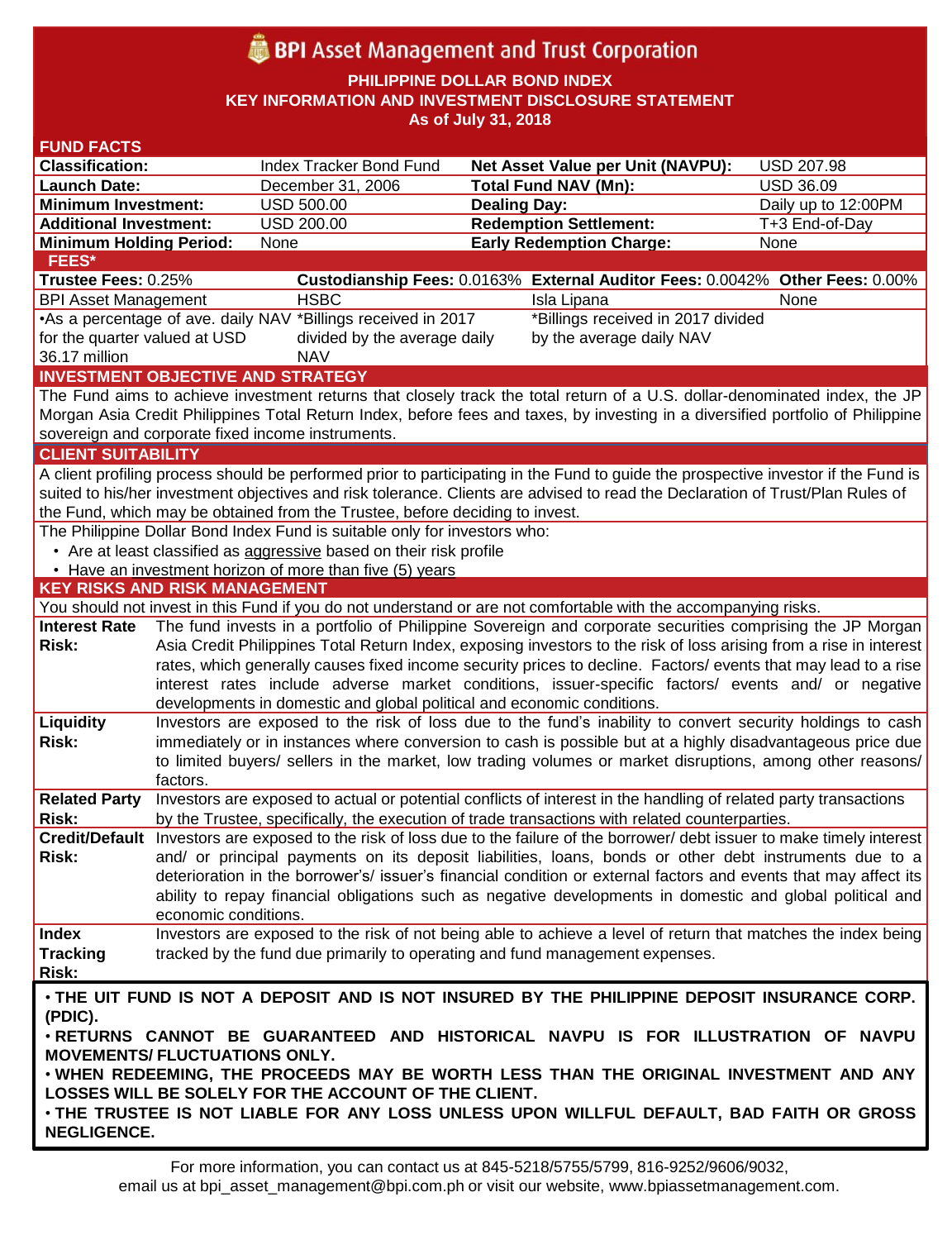## **FUND PERFORMANCE AND STATISTICS AS OF JULY 31, 2018**

(Purely for reference purposes and is not a guarantee of future results)



**Fund 1.36 0.62 -1.41 -1.51 6.66 107.98 Benchmark** 1.40 0.66 -1.47 -1.40 8.01 117.52

\*Benchmark is the JP Morgan Asia Credit Philippines Total Return

**Fund -1.51 -1.35 2.17 3.32 4.24 6.52 Benchmark** -1.40 -1.17 2.60 3.80 4.80 6.94

**Fund -2.37 5.85 2.96 3.41 10.75 -5.23 Benchmark** -2.44 6.36 3.53 3.97 11.47 -5.10

**1 mo 3 mo 6 mo 1YR 3YRS S.I.<sup>2</sup>**

**1YR 2YRS 3YRS 4YRS 5YRS S.I.**

**YTD 2017 2016 2015 2014 2013**

| <b>NAVPU over the past 12 months</b> |        |  |  |  |  |
|--------------------------------------|--------|--|--|--|--|
| Highest                              | 214.50 |  |  |  |  |
| Lowest                               | 204.24 |  |  |  |  |
| <b>STATISTICS</b>                    |        |  |  |  |  |
| <b>Weighted Ave Duration (Yrs)</b>   | 7.12   |  |  |  |  |
| Volatility, Past 1 Year (%) 3        | 2.43   |  |  |  |  |
| Port. Weighted Yield to Maturity (%) | 4.22   |  |  |  |  |
| <b>Current Number of Holdings</b>    | 49     |  |  |  |  |
| Tracking Error $(3-Yr)^4$ (%)        | 0.41   |  |  |  |  |

<sup>1</sup>Returns are net of fees.

<sup>2</sup>Since Inception

<sup>3</sup>Measures the degree to which the Fund fluctuates vis-à-vis its average return over a period of time.

<sup>4</sup>Measure of deviation between the Fund's return and benchmark returns. A lower number means the Fund's return is closely aligned with the benchmark. 5 Includes accrued income, investment securities purchased, accrued expenses, etc.

\*Declaration of Trust is available upon request through branch of account.

| <b>PORTFOLIO COMPOSITION</b>                        |           | <b>TOP TEN HOLDINGS</b> |                 |           |
|-----------------------------------------------------|-----------|-------------------------|-----------------|-----------|
| <b>Allocation</b>                                   | % of Fund | <b>Name</b>             | <b>Maturity</b> | % of Fund |
| Government                                          | 63.44     |                         |                 |           |
| Corporates                                          | 33.46     | <b>RoP Bonds</b>        | 2/2/2030        | 8.53      |
| Cash                                                | 0.37      | <b>RoP Bonds</b>        | 1/14/2031       | 7.07      |
| Time deposits and money market                      | 1.52      | RoP Bonds               | 3/16/2025       | 6.27      |
| Other receivables – net of liabilities <sup>5</sup> | 1.19      | RoP Bonds               | 2/2/2042        | 5.25      |
| <b>Maturity Profile</b>                             |           | RoP Bonds               | 1/20/2040       | 5.19      |
| Cash and Less than 1 Year                           | 3.78      | RoP Bonds               | 10/23/2034      | 4.97      |
| Between 1 and 3 Years                               | 15.43     | <b>RoP Bonds</b>        | 2/1/2028        | 4.42      |
| Between 3 and 5 Years                               | 15.25     |                         | 1/21/2024       |           |
| Between 5 and 7 Years                               | 16.98     | RoP Bonds               |                 | 3.56      |
| Between 7 and 10 Years                              | 8.88      | <b>RoP Bonds</b>        | 1/15/2021       | 3.44      |
| More than 10 Years                                  | 39.67     | RoP Bonds               | 3/1/2041        | 3.34      |
|                                                     |           |                         |                 |           |

#### **RELATED PARTY TRANSACTIONS\***

**CUMULATIVE PERFORMANCE (%) <sup>1</sup>**

Index

**ANNUALIZED PERFORMANCE (%) <sup>1</sup>**

**CALENDAR YEAR PERFORMANCE (%) <sup>1</sup>**

The Fund has investments and trade transactions with BPI Asset Management and Trust Corporation (BPI AMTC):

Ayala Corporation - USD 0.67 million; Bank of the Philippine Islands - USD 0.55 million

Investments in the said outlets were approved by the BPI AMTC's Board of Directors. Likewise, all related party transactions are conducted on an arm's length and best execution basis and within established limits.

\* Related party in accordance with BPI AMTC's internal policy.